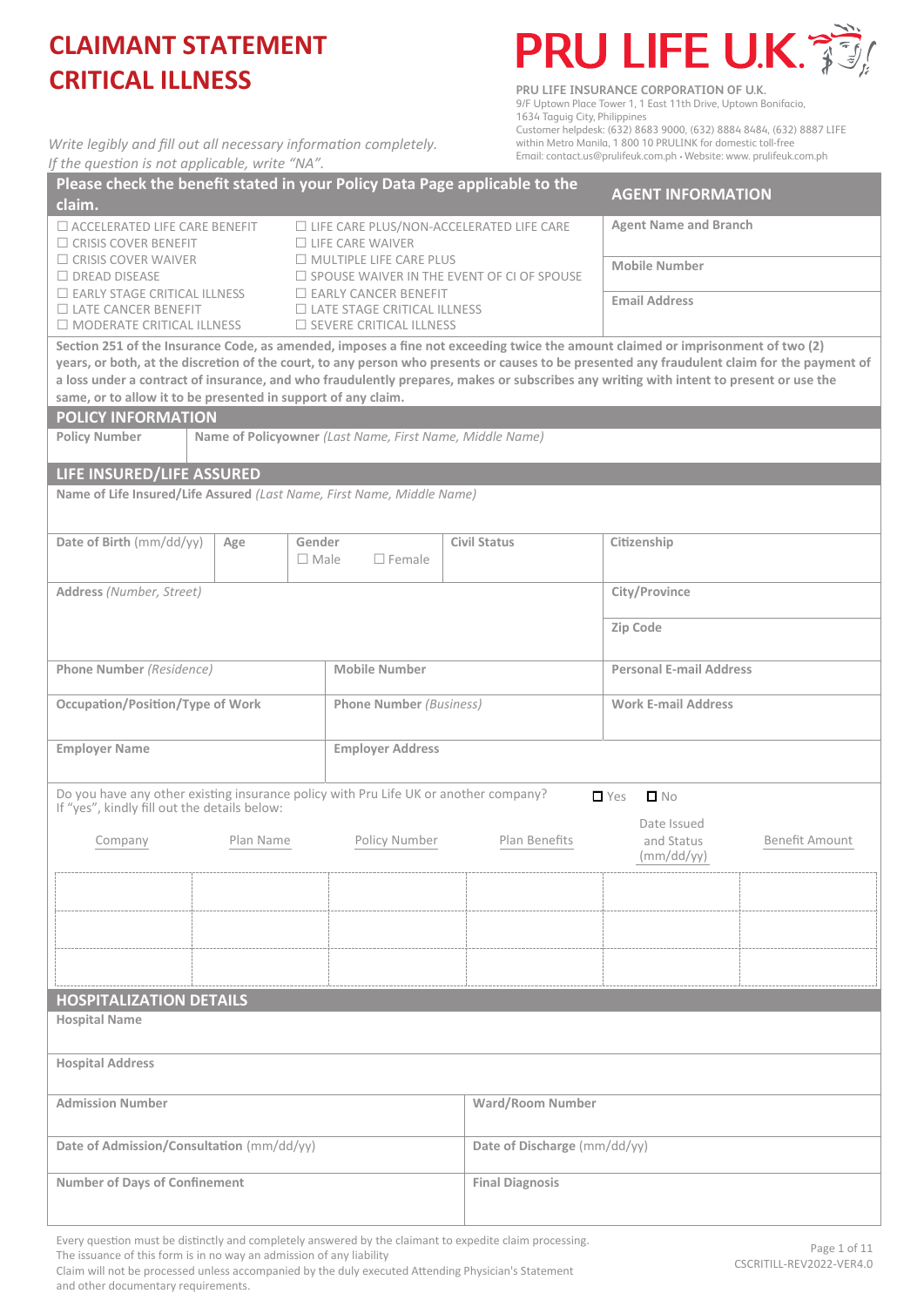

*Write legibly and fill out all necessary information completely.* 

*If the question is not applicable, write "NA".* 

| <b>HEALTH HISTORY</b> (Only fill out if one of your policies is less than two years from policy effective date, date of last reinstatement,<br>addition of rider, or increase of benefit amount.) |                               |
|---------------------------------------------------------------------------------------------------------------------------------------------------------------------------------------------------|-------------------------------|
| Describe fully the extent and nature of your illness.                                                                                                                                             |                               |
| When did you first consult a medical practitioner in connection with<br>your illness?                                                                                                             |                               |
| What symptom/s did you experience which resulted in your<br>hospitalization/consultation?                                                                                                         |                               |
| When did the symptom/s begin?                                                                                                                                                                     |                               |
| Have you previously suffered or received any treatment for a similar<br>or related illness? $\Box$ Yes $\Box$ No<br>If "yes", please give details.                                                |                               |
| Confinement /consultation history for the past 5 years (Please use a separate sheet if needed):                                                                                                   |                               |
| Date $\text{mm}/\text{dd}/\text{vv}$<br>Hospital/Clinic<br>Physician                                                                                                                              | <b>Diagnosis</b><br>Treatment |
|                                                                                                                                                                                                   |                               |

( Please use a separate sheet if needed) Please provide details of Doctors or Specialists you have consulted in connection with your illness on the space provided below.

| Date (mm/dd/yy) | Name | <b>Hospital/Clinic</b> | <b>Findings</b> | confinement/<br>consultation |
|-----------------|------|------------------------|-----------------|------------------------------|
|                 |      |                        |                 |                              |
|                 |      |                        |                 |                              |
|                 |      |                        |                 |                              |
|                 |      |                        |                 |                              |
|                 |      |                        |                 |                              |
|                 |      |                        |                 |                              |

**Duration of**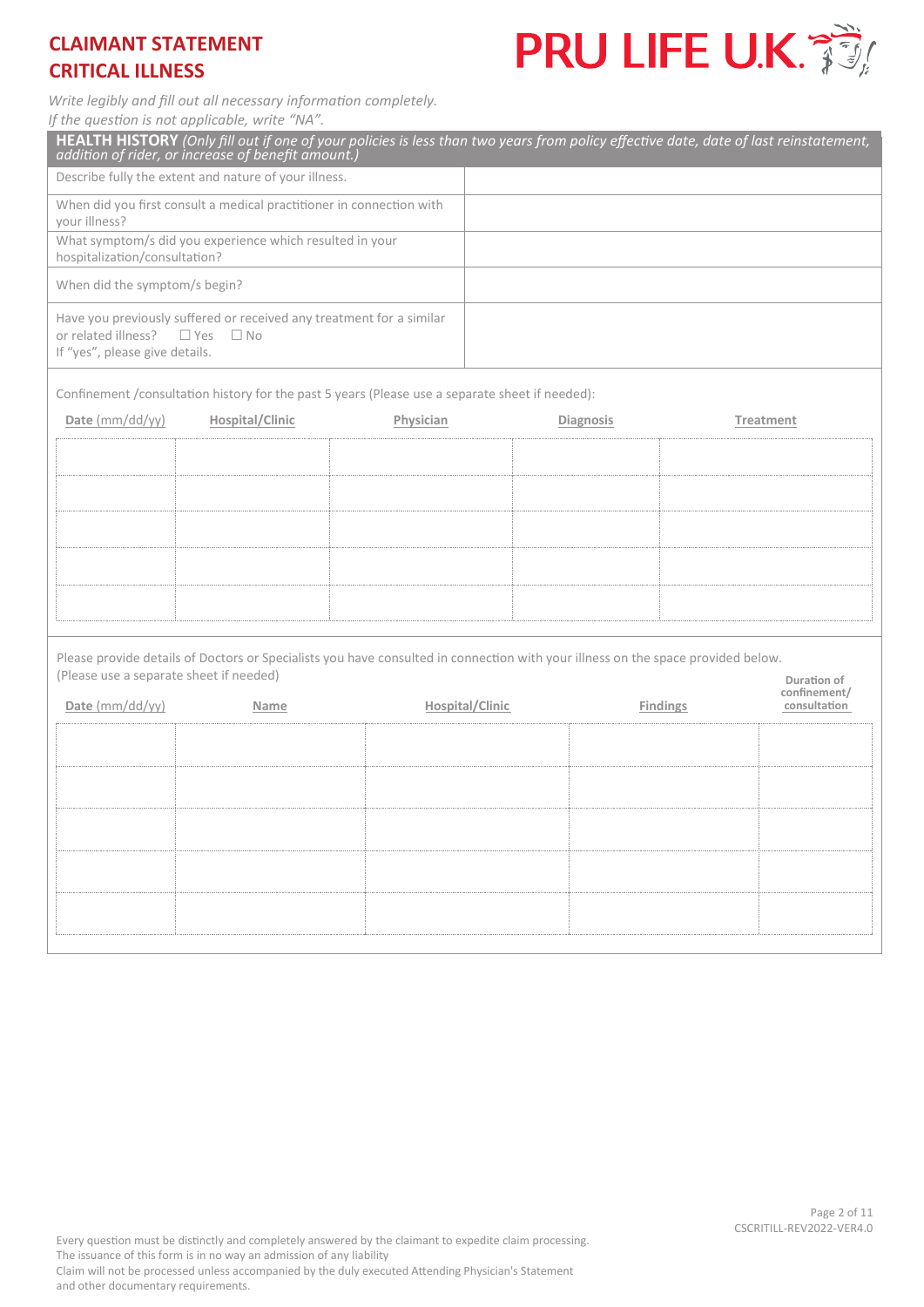

*Write legibly and fill out all necessary information completely. If the question is not applicable, write "NA".* 

| <b>MODE OF RELEASE OPTION</b><br>In case this claim is approved, I prefer my payout released to me through:                                                                                                                                                                                                                                                                                                                                                                                                                                                                                                                                                                                                                                                                                                                                                                                                                                                                                                                                                                                                                                                                                                                                                                                                                                       |                                  |  |  |  |
|---------------------------------------------------------------------------------------------------------------------------------------------------------------------------------------------------------------------------------------------------------------------------------------------------------------------------------------------------------------------------------------------------------------------------------------------------------------------------------------------------------------------------------------------------------------------------------------------------------------------------------------------------------------------------------------------------------------------------------------------------------------------------------------------------------------------------------------------------------------------------------------------------------------------------------------------------------------------------------------------------------------------------------------------------------------------------------------------------------------------------------------------------------------------------------------------------------------------------------------------------------------------------------------------------------------------------------------------------|----------------------------------|--|--|--|
| $\Box$ Fund Transfer<br>1. Fund transfer to the following accredited banks are free of charge:                                                                                                                                                                                                                                                                                                                                                                                                                                                                                                                                                                                                                                                                                                                                                                                                                                                                                                                                                                                                                                                                                                                                                                                                                                                    |                                  |  |  |  |
| <b>Bank of the Philippine Islands (BPI)</b><br>Banco De Oro (BDO)<br><b>Philippine Bank of Communication (PBCOM)</b><br><b>Metropolitan Bank and Trust Company (MBTC)</b><br>The Hong Kong and Shanghai Banking Corporation (HSBC)<br>China Bank<br>Security Bank (SB)<br><b>Robinson's Bank</b><br>Citibank<br><b>Eastwest Bank</b><br><b>Standard Chartered Bank (SCB)</b>                                                                                                                                                                                                                                                                                                                                                                                                                                                                                                                                                                                                                                                                                                                                                                                                                                                                                                                                                                      |                                  |  |  |  |
| Fund Transfer to non-accredited banks is subject to bank charges.<br>2.<br>A Policyowner/Life Insured/Life Assured or Beneficiary/Beneficiaries of minor age (whichever is applicable) must have an existing<br>3.<br>individual bank account for the fund transfer option.<br>Account must be under the name of the Policyowner/Life Insured/Life Assured or Beneficiary/Beneficiaries (whichever is applicable).<br>4.<br>Please provide proof of ownership of bank account.<br>5.                                                                                                                                                                                                                                                                                                                                                                                                                                                                                                                                                                                                                                                                                                                                                                                                                                                              |                                  |  |  |  |
| <b>Account Holder's Name</b>                                                                                                                                                                                                                                                                                                                                                                                                                                                                                                                                                                                                                                                                                                                                                                                                                                                                                                                                                                                                                                                                                                                                                                                                                                                                                                                      | Currency<br>Dollar<br>Peso       |  |  |  |
| Name of Bank                                                                                                                                                                                                                                                                                                                                                                                                                                                                                                                                                                                                                                                                                                                                                                                                                                                                                                                                                                                                                                                                                                                                                                                                                                                                                                                                      | <b>Account Number and Type</b>   |  |  |  |
| <b>Bank Address/Branch</b>                                                                                                                                                                                                                                                                                                                                                                                                                                                                                                                                                                                                                                                                                                                                                                                                                                                                                                                                                                                                                                                                                                                                                                                                                                                                                                                        | <b>Swift Code/Routing Number</b> |  |  |  |
| $\Box$ Check Pick-up                                                                                                                                                                                                                                                                                                                                                                                                                                                                                                                                                                                                                                                                                                                                                                                                                                                                                                                                                                                                                                                                                                                                                                                                                                                                                                                              |                                  |  |  |  |
| <b>Claimant Name</b><br><b>Preferred Business Center</b>                                                                                                                                                                                                                                                                                                                                                                                                                                                                                                                                                                                                                                                                                                                                                                                                                                                                                                                                                                                                                                                                                                                                                                                                                                                                                          |                                  |  |  |  |
| Disclaimer: Please expect additional 3-5 days for the releasing of check                                                                                                                                                                                                                                                                                                                                                                                                                                                                                                                                                                                                                                                                                                                                                                                                                                                                                                                                                                                                                                                                                                                                                                                                                                                                          |                                  |  |  |  |
| By selecting the chosen mode of release and in consideration of any payment received from Pru Life Insurance Corporation of U.K. ("Pru Life<br>UK") pursuant to a claim hereunder, I, for myself and onbehalf of my heirs, assigns and successors-in-interest, hereby fully, completely, and<br>absolutely release, discharge, and hold free and harmless Pru Life UK and any of its parent companies, affiliates, subsidiaries, directors,<br>officers, employees and successors-in-interest from any and all claims, demands, liabilities, and causes of action, in law or in equity, arising<br>from or connected with this claim or any payment in relation thereto. I hereby warrant that this declaration may be pleaded as an absolute bar<br>to any litigation or suit that has been or may be brought in connection with this claim, and I promise to defend the right of Pru Life UK and any<br>of its parent companies, affiliates, subsidiaries, directors, officers, employees and successors-in-interest, and all other persons having interest<br>therein and thereby, and to fully answer all costs and expenses, including attorney's fees, interests, penalties and other damages arising from<br>such litigation or suit to which Pru Life UK may be entitled, including all other persons having interest therein or thereby. |                                  |  |  |  |
| I further warrant that I fully understand the foregoing and the implications thereof and that I have executed this release, waiver, and<br>quitclaim voluntarily and out of my own free will.                                                                                                                                                                                                                                                                                                                                                                                                                                                                                                                                                                                                                                                                                                                                                                                                                                                                                                                                                                                                                                                                                                                                                     |                                  |  |  |  |
|                                                                                                                                                                                                                                                                                                                                                                                                                                                                                                                                                                                                                                                                                                                                                                                                                                                                                                                                                                                                                                                                                                                                                                                                                                                                                                                                                   |                                  |  |  |  |
|                                                                                                                                                                                                                                                                                                                                                                                                                                                                                                                                                                                                                                                                                                                                                                                                                                                                                                                                                                                                                                                                                                                                                                                                                                                                                                                                                   |                                  |  |  |  |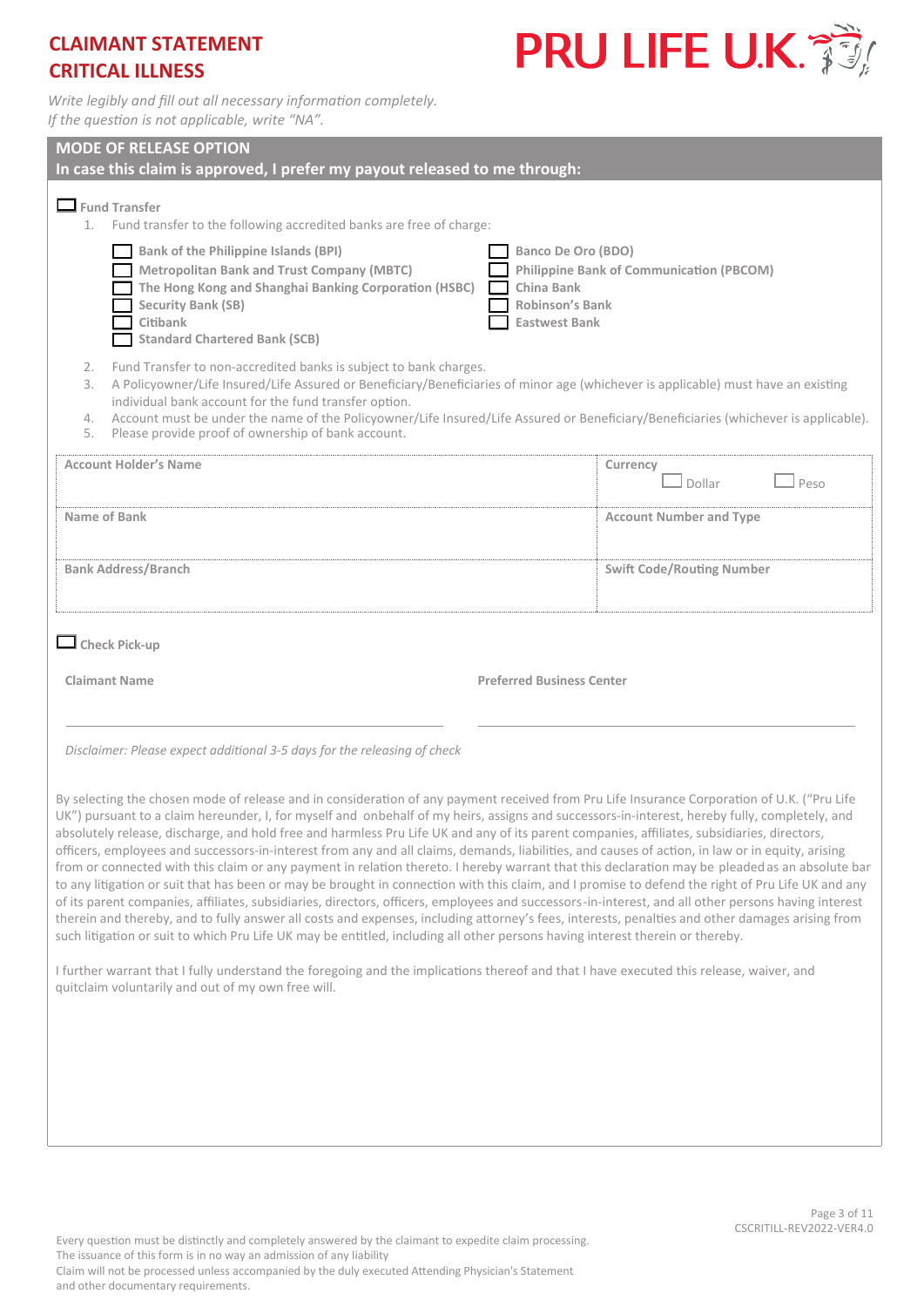

*Write legibly and fill out all necessary information completely. If the question is not applicable, write "NA".* 

#### **DECLARATION**

The undersigned hereby makes a claim on the insurance of the Life Insured/Life Assured with Pru Life UK and agrees that the written statements and affidavits of the physicians who attended to or treated the Life Insured/Life Assured and all other documents required herein, shall constitute and be considered as proofs of his/her medical condition, and further agrees that the furnishing of this Claimant Statement or any other supplemental form by Pru Life UK shall not constitute nor be considered as 1) an admission that there was any insurance in force on the life in question or of liability for payment of any benefit provided in any insurance policy issued by it; or 2) a waiver of any of its rights or defenses.

I hereby declare that all answers given by me in this Claimant Statement are, to the best of my knowledge and belief, true and complete.

#### **CLAIMANT CERTIFICATE OF AUTHORIZATION**

This is to authorize Pru Life UK and/or its duly authorized representatives to secure any and all information or records in relation to the Life Insured/Life Assured that are available from any physician or medical practitioner, or government or private hospitals, clinics, medical facilities or offices. This authorization is being made in connection with a claim on the insurance policy or policies issued by Pru Life UK to the Life Insured/Life Assured

It is understood that by virtue of this authorization, any such physician, medical practitioner, government or private hospital, clinic, medical facility or office or any and all members of its staff shall be released from any responsibility or obligation in connection with the release of such records or information.

A facsimile or reproduction of this authorization shall be as effective, valid and binding as the original.

Pru Life UK may transfer, disclose or communicate any information relating to the policy or policies identified herein to anyof the branches, subsidiaries, affiliates, agents and representatives of Pru Life UK, Prudential Corporation Asia, Prudential plc and third parties selected by any of them, to be used for the purpose of offering, soliciting or providing any product or service or for any other purpose such as data processing and storage or anti-money laundering monitoring, review and reporting. In addition, Pru Life UK, its offices, branches, subsidiaries, affiliates, agents and representatives may transfer, disclose and use any such information as may be required by law or regulation.

#### **Purpose Statement:**

We will process the information you have provided in this form for the purpose of handling your request in accordance with applicable privacy laws and regulations. During processing, we may share the information you provided to our authorized data processors, including couriers and contractors for anti-money laundering systems, photocopying, scanning, indexing and printing services. We may share your information with governmental and other regulatory authorities, or self-regulatory bodies in various jurisdictions as required or allowed by applicable laws and regulations. Any information collected may be retained by Pru Life UK and our authorized data processors until ten (10) years from the date of termination of the policy.

You may revisit our privacy policy through our website at (https://www.prulifeuk.com.ph/en/footer/privacy-policy/). For data privacy concerns, please contact our Data Privacy Officer at:

Telephone: (632) 8887 5433 for Metro Manila, 1 800 10 7785465 via PLDT landline for domestic toll-free Email: dpo@prulifeuk.com.ph

**Signature Over Printed Name of Life Insured/Life Assured Place and Date Signed** 

(mm/dd/yy)

**Signature Over Printed Name of Policyowner (if different from Life Insured/Life Assured )**

**Place and Date Signed**  (mm/dd/yy)

**Signature Over Printed Name of Witness Place and Date Signed** 

(mm/dd/yy)

Every question must be distinctly and completely answered by the claimant to expedite claim processing. CSCRITILL-REV2022-VER4.0 The issuance of this form is in no way an admission of any liability.

Page 4 of 11

Claim will not be processed unless accompanied by the duly executed Attending Physician's Statement and other documentary requirements.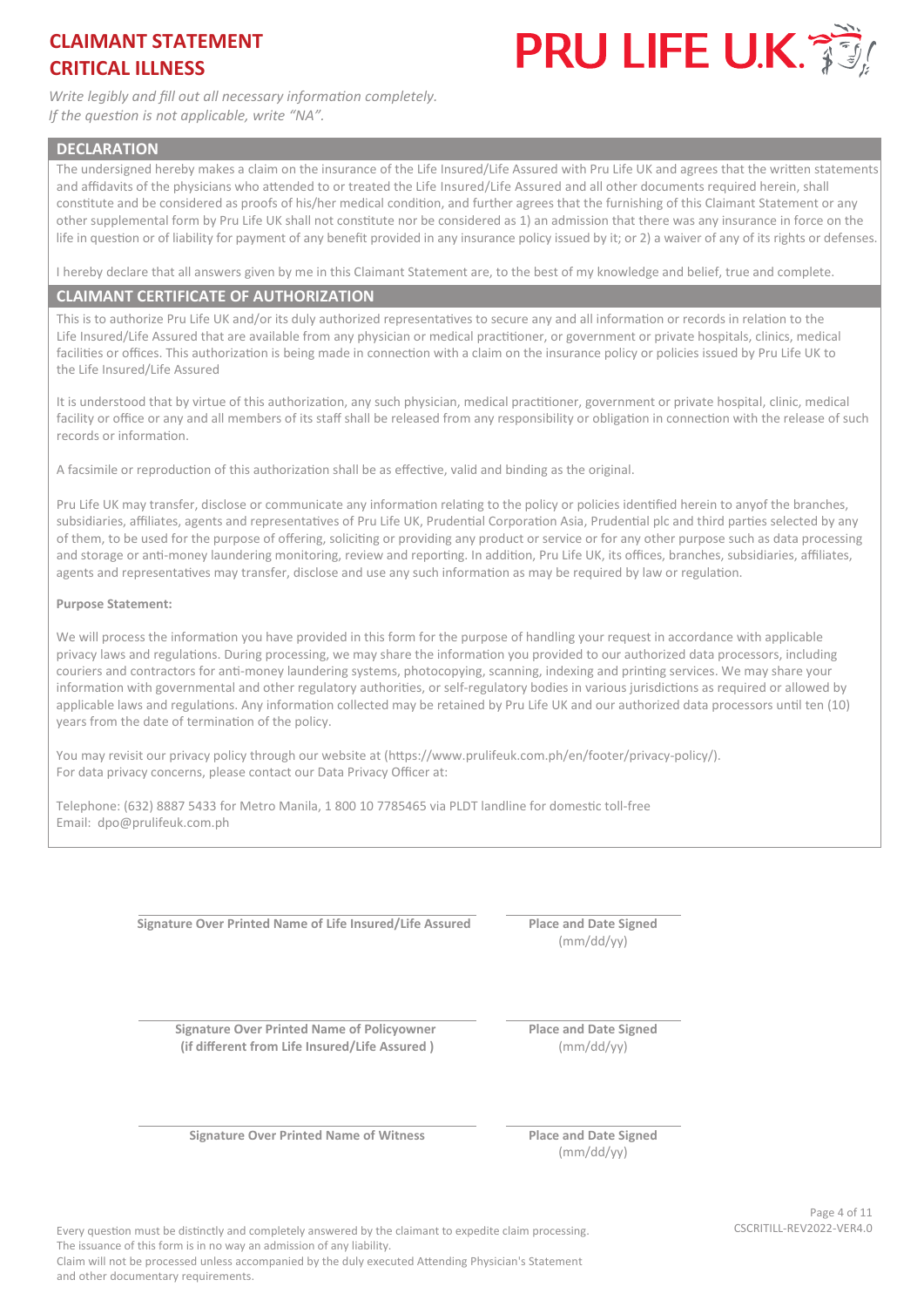# **CRITICAL ILLNESS STANDARD DOCUMENTARY REQUIREMENTS**

*(All documents must either be in Original or Certified True Copy) Upon submission of the Standard Documentary and Additional requirements per type of critical illness, Claims may require additional documents or information depending on the case.*

## **CLAIMANT STATEMENT**

This must be clearly and completely filled out by the Life Insured/Life Assured

**If the Life Insured/Life Assured is unable to sign Claimant Statement:** 

Thumb mark is acceptable, if:

- $\square$  Countersigned by the Spouse, if married:
- $\square$  Countersigned by his/her children of legal age, if the Life Insured/Life Assured is a parent; or
- $\square$  Countersigned by Parent (or next of kin in the absence of Parent), if the Life Insured/Life Assured is single.

# **If the Life Insured/Life Assured and Policyowner are different**

- **(no change in benefit / no effect upon approval of claim):**  $\Box$  Policyowner shall sign the Claimant Statement;
	- $\Box$  If Policyowner is a company or institution, the
	- authorized signatory or representative stated in the updated board resolution of the company or institution shall sign the Claimant Statement.

## **COMPLETE MEDICAL RECORDS**

This must be duly certified by the issuing hospital/institution.

- □ Admission and Discharge Summary;
- □ Clinical Summary and Abstract; and
- □ Patient History Sheet.

**TWO VALID IDENTIFICATION CARDS OF LIFE INSURED/LIFE ASSURED**

- **TWO VALID IDENTIFICATION CARDS OF POLICYOWNER**
- **TWO VALID IDENTIFICATION CARDS OF AUTHORIZED REPRESENTATIVE OF COMPANY/INSTITUTION**
- **REASON FOR LATE FILING OF CLAIM**

If claim is filed beyond 90 days from discharge date

## **IF POLICY IS LESS THAN TWO YEARS FROM THE EFFECTIVITY DATE OR DATE OF APPROVAL OF LAST REINSTATEMENT**

COMPLETE MEDICAL RECORDS

and other documentary requirements.

This must be duly certified by the issuing hospital/institution.

- $\Box$  Admission and Discharge Summary Consultation Record, diagnostic results (including Annual Physical Exam), confinement records before effectivity date or date of last reinstatement, increase of coverage or addition of the benefit (certified true copy); and
- □ History Sheet: Contains chief complaint, personal, and family history (past and present)

# PRU LIFE U.K.

## **IF THE INSURED EVENT HAPPENED OUTSIDE THE PHILIPPINES**

 $\Box$  All forms and proofs of claim obtained outside the Philippines must be in English and duly authenticated by the Philippine Embassy or Consul of the country where the event happened.

 $\Box$  Medical records from a hospital located abroad do not require authentication by the Philippine Embassy located in such foreign country. Apostille mark or stamp for medical records is accepted.

#### **IF CLAIMANT IS OUTSIDE THE PHILIPPINES**

 $\Box$  Signed Claimant statement authenticated by the Philippine Embassy or Consul.

 $\Box$  Medical records from a hospital located abroad do not require authentication by the Philippine Embassy located in such foreign country. Apostille mark or stamp for medical records is accepted.

## **LIST OF VALID IDs**

- □ Passport
- □ Driver's License
- □ Professional Regulations Commission (PRC) ID
- □ Police Clearance
- □ Postal ID
- □ Voter's ID
- □ Photo-Bearing Barangay ID/Certification
- □ GSIS e-Card
- □ SSS Card
- □ Philhealth Card
- □ Senior Citizen's Card
- □ Overseas Workers Welfare Administration (OWWA) ID
- □ OFW ID
- □ Seaman's Book
- □ Alien Certificate of Registration/Immigrant Certificate of Registration
- □ Government Office ID (e.g. AFP, Home Development Mutual Fund, Department of Education IDs) and IDs issued by government instrumentalities
- □ Photo-Bearing ID/Certification from the National Council for the Welfare of Disabled Persons (NCWDP)
- □ Department of Social Welfare and Development (DSWD) photo-bearing ID/Certification
- □ Firearms License
- $\Box$  ID issued by the Bureau of Internal Revenue
- □ Photo-Bearing Credit Card
- $\Box$  Photo-Bearing Health Card issued by Health Maintenance Organizations

**These must be clear photocopies with stamp indicating that the Original ID was seen by witness.**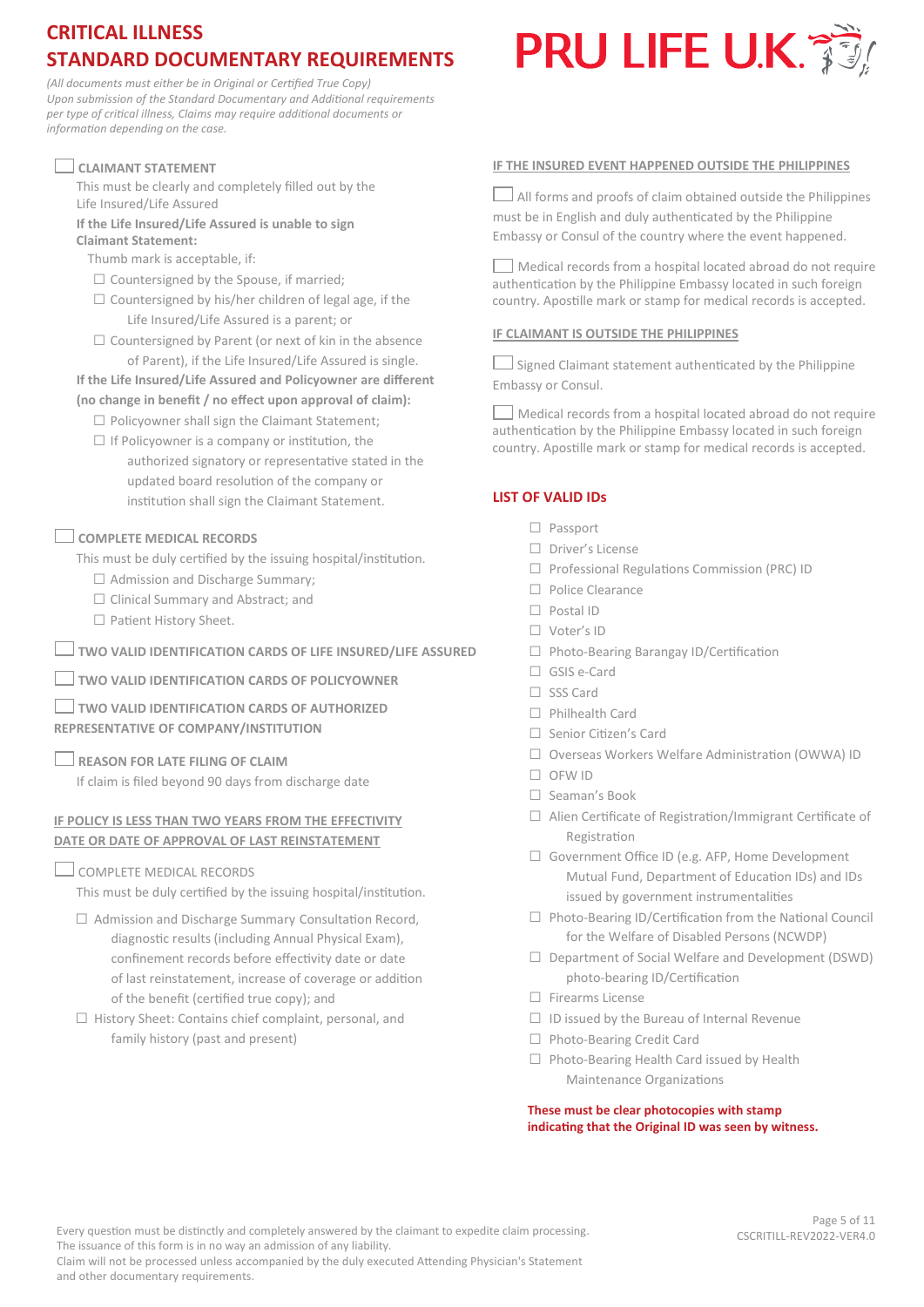*(All documents must either be in Original or Certified True Copy) Upon submission of the Standard Documentary and Additional requirements per type of critical illness, Claims may require additional documents or information depending on the case.* 

| <b>ALZHEIMER'S DISEASE (Accelerated Life Care, Life Care</b>                                   | <b>BLINDNESS (Accelerated Life Care, Life Care Plus, Multiple</b> |
|------------------------------------------------------------------------------------------------|-------------------------------------------------------------------|
| Plus, Multiple Life Care Plus Group 3)                                                         | Life Care Plus Group 3)                                           |
| $\Box$ attending physician's statement                                                         | ATTENDING PHYSICIAN'S STATEMENT                                   |
| Accomplished by Neurologist/Company Physician                                                  | Accomplished by Ophthalmologist                                   |
| Memory Test Result                                                                             | Light Perception                                                  |
| CT Scan of the Head Result                                                                     | Proof of Accident, if applicable                                  |
| MRI of the Head Result                                                                         | Record of Operation, if any                                       |
| <b>AORTAL SURGERY (Crisis Cover Benefit, Accelerated Life</b>                                  | Slit Lamp result                                                  |
| Care, Life Care Plus, Multiple Life Care Plus Group 2)                                         | Visual Acuity or Snellen Eye Chart Test                           |
| ATTENDING PHYSICIAN'S STATEMENT                                                                | <b>BRAIN SURGERY (Accelerated Life Care, Life Care Plus,</b>      |
| Accomplished by Cardiologist and Cardiovascular Surgeon                                        | <b>Multiple Life Care Plus Group 3)</b>                           |
| Record of Operation                                                                            | ATTENDING PHYSICIAN'S STATEMENT                                   |
| Aortogram                                                                                      | Accomplished by Neurologist and Neurosurgeon                      |
| <b>ANGIOPLASTY AND OTHER INVASIVE TREATMENT FOR</b>                                            | Activities of Daily Living                                        |
| <b>CORONARY ARTERY (Multiple Life Care Plus Only)</b>                                          | Biopsy Report, if any                                             |
| ATTENDING PHYSICIAN'S STATEMENT                                                                | Neurologic Exam Result after 30 days                              |
| Accomplished by Cardiologist & Invasive Cardiologist                                           | Record of Operation                                               |
| $\Box$ Cardiac Catheterization Result                                                          | CT Scan of the Brain                                              |
| Coronary Angiogram Result                                                                      | MRI of the Brain                                                  |
| $\perp$ Echocardiogram                                                                         |                                                                   |
| $\Box$ Record of Procedure                                                                     | <b>BRAIN TUMOR (Crisis Cover Benefit, Accelerated Life Care,</b>  |
|                                                                                                | Life Care Plus, Multiple Life Care Plus Group 3)                  |
| <b>APALLIC SYNDROME (Accelerated Life Care, Life Care Plus</b>                                 | ATTENDING PHYSICIAN'S STATEMENT                                   |
| <b>Multiple Life Care Plus Group 3)</b>                                                        | Accomplished by Neurologist                                       |
| ATTENDING PHYSICIAN'S STATEMENT                                                                | All CT scan/s                                                     |
| Accomplished by Neurologist                                                                    | Biopsy Report, if any                                             |
| $\Box$ Neurologic Exam Result after six (6) months                                             | MRI result/s                                                      |
| Proof of Accident, if due to accident                                                          | Record of Operation if any                                        |
| CT Scan of the Brain                                                                           |                                                                   |
| MRI of the Brain                                                                               | <b>CANCER (Crisis Cover Benefit, Accelerated Life Care, Life</b>  |
| APLASTIC ANEMIA (Accelerated Life Care, Life Care Plus,                                        | Care Plus, Multiple Life Care Plus Group 1)                       |
| Multiple Life Care Plus Group 1)                                                               | ATTENDING PHYSICIAN'S STATEMENT                                   |
|                                                                                                | Accomplished by Oncologist                                        |
| <b>ATTENDING PHYSICIAN'S STATEMENT</b>                                                         | Biopsy and/or Histopathology Result                               |
| Accomplished by Hematologist                                                                   | If Leukemia, Bone Marrow Diagnostic result                        |
| Bone Marrow Aspiration biopsy result                                                           |                                                                   |
| Hematology Result / Blood Chemistry with Reticulocyte Count                                    | <b>COMA (Accelerated Life Care, Life Care Plus, Multiple Life</b> |
| Proof of treatment for more than 3 months - blood                                              | Care Plus Group 3)                                                |
| transfusion or medications                                                                     | ATTENDING PHYSICIAN'S STATEMENT                                   |
|                                                                                                | Accomplished by Neurologist                                       |
| <b>BACTERIAL MENINGITIS (Crisis Cover Benefit, Accelerated</b>                                 | ICU record for 96 hours                                           |
| Life Care, Life Care Plus, Multiple Life Care Plus Group 3)<br>ATTENDING PHYSICIAN'S STATEMENT | Neurologic Exam Result 30 days after onset of coma                |
|                                                                                                |                                                                   |

 $\Box$  Electroencephalogram (EEG)

Every question must be distinctly and completely answered by the claimant to expedite claim processing. The issuance of this form is in no way an admission of any liability.

Accomplished by Neurologist/Infectious Disease Specialist

 $\Box$  Cerebrospinal Fluid (CSF) Exam result Cerebrospinal Fluid (CSF) Culture  $\Box$  Neurological Exam result

L

Г

Claim will not be processed unless accompanied by the duly executed Attending Physician's Statement and other documentary requirements.

# PRU LIFE U.K.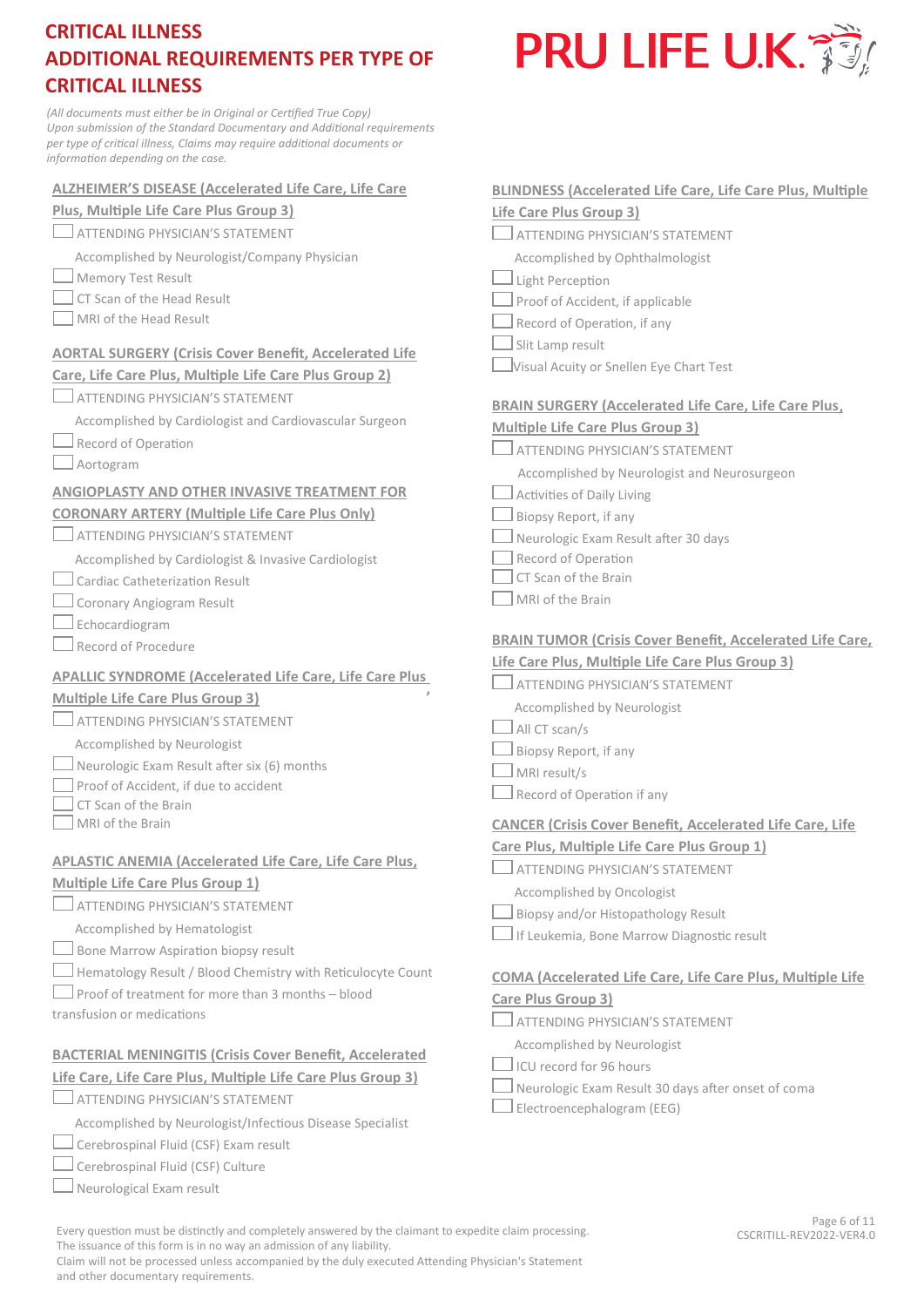

*(All documents must either be in Original or Certified True Copy) Upon submission of the Standard Documentary and Additional requirements per type of critical illness, Claims may require additional documents or information depending on the case.*

| <b>CORONARY ARTERY BYPASS GRAFT (Crisis Cover Benefit,</b>                       | <b>FULMINANT HEPATITIS (Accelerated Life Care, Life Care</b>      |
|----------------------------------------------------------------------------------|-------------------------------------------------------------------|
| <b>Accelerated Life Care, Life Care Plus, Multiple Life Care</b>                 | Plus, Multiple Life Care Plus Group 1)                            |
| Plus Group 2)                                                                    | ATTENDING PHYSICIAN'S STATEMENT                                   |
| ATTENDING PHYSICIAN'S STATEMENT                                                  | Accomplished by Hepatologist or Gastroenterologist                |
| Accomplished by Cardiologist and Cardiovascular Surgeon                          | Dynamic CT scan of the Liver / Ultrasound of the Liver and        |
| All ECG results and interpretation                                               | <b>Biliary Tree</b>                                               |
| Coronary Angiogram Result                                                        | Hepatitis Profile (HBV, Anti-HCV, HBV-DNA)                        |
| Echocardiogram, if any                                                           | Liver Function Test Results - SERIES                              |
| Record of Operation                                                              |                                                                   |
| <b>DEAFNESS (Accelerated Life Care, Life Care Plus, Multiple</b>                 | <b>HEART ATTACK (Crisis Cover Benefit, Accelerated Life Care,</b> |
| Life Care Plus Group 3)                                                          | Life Care Plus, Multiple Life Care Plus Group 2)                  |
| <b>ATTENDING PHYSICIAN'S STATEMENT</b>                                           | ATTENDING PHYSICIAN'S STATEMENT                                   |
|                                                                                  | Accomplished by Cardiologist                                      |
| Accomplished by ENT                                                              | All ECG results and interpretation - Series                       |
| Audiometry and sound - threshold test Result<br>Proof of accident, if applicable | Cardiac Enzyme - Troponin / CK-MB                                 |
|                                                                                  | Coronary Angiogram Result                                         |
| <b>ENCEPHALITIS (Accelerated Life Care, Life Care Plus,</b>                      | Echocardiogram, if any                                            |
| <b>Multiple Life Care Plus Group 3)</b>                                          |                                                                   |
| <b>ATTENDING PHYSICIAN'S STATEMENT</b>                                           | <b>HEART VALVE SURGERY (Crisis Cover Benefit, Accelerated</b>     |
| Accomplished by Neurologist                                                      | Life Care, Life Care Plus, Multiple Life Care Plus Group 2)       |
| Cerebrospinal Fluid (CSF) Exam result                                            | ATTENDING PHYSICIAN'S STATEMENT                                   |
| MRI and/or CT scan of the Brain                                                  | Accomplished by Cardiologist and Cardiovascular Surgeon           |
| Neurologic Exam Result after six (6) consecutive months                          | Cardiac Catheterization                                           |
|                                                                                  | Echocardiogram                                                    |
| <b>END STAGE LIVER FAILURE (Accelerated Life Care, Life Care</b>                 | Record of Operation                                               |
| Plus, Multiple Life Care Plus Group 1)                                           |                                                                   |
| <b>ATTENDING PHYSICIAN'S STATEMENT</b>                                           | HIV DUE TO BLOOD TRANSFUSION (Accelerated Life Care,              |
| Accomplished by Hepatologist or Gastroenterologist                               | Life Care Plus, Multiple Life Care Plus Group 3)                  |
| Dynamic CT scan of the Liver/Ultrasound of the Liver                             | ATTENDING PHYSICIAN'S STATEMENT                                   |
| Liver Function Test Results - SERIES                                             | Accomplished by Infectious Disease Specialist                     |
| <b>END STAGE LUNG DISEASE (Accelerated Life Care, Life Care</b>                  | CD4                                                               |
| Plus, Multiple Life Care Plus Group 1)                                           | Medical Record of blood Transfusion, indication for Blood         |
| <b>ATTENDING PHYSICIAN'S STATEMENT</b>                                           | Transfusion                                                       |
| Accomplished by Pulmonologist                                                    | $\Box$ Medical Certification from Hospital who administered blood |
| Arterial Blood Gas (ABG) result                                                  | transfusion                                                       |
| CT scan of the Chest                                                             |                                                                   |
|                                                                                  | HIV - OCCUPATIONALLY ACQUIRED (Accelerated Life Care,             |
| FEV1 test Result every 3 months or<br>Pulmonary Function Test (PFT)              | Life Care Plus, Multiple Life Care Plus Group 3)                  |
| Oxygen Treatment Record                                                          | ATTENDING PHYSICIAN'S STATEMENT                                   |
|                                                                                  | Accomplished by Infectious Disease Specialist                     |
|                                                                                  | CD4                                                               |
|                                                                                  | HIV Test result within 5 days from incident                       |
|                                                                                  | HIV Test result after 6 months                                    |

Incident Report to its superior and Company

Every question must be distinctly and completely answered by the claimant to expedite claim processing. The issuance of this form is in no way an admission of any liability.

Page 7 of 11 CSCRITILL-REV2022-VER4.0

Claim will not be processed unless accompanied by the duly executed Attending Physician's Statement and other documentary requirements.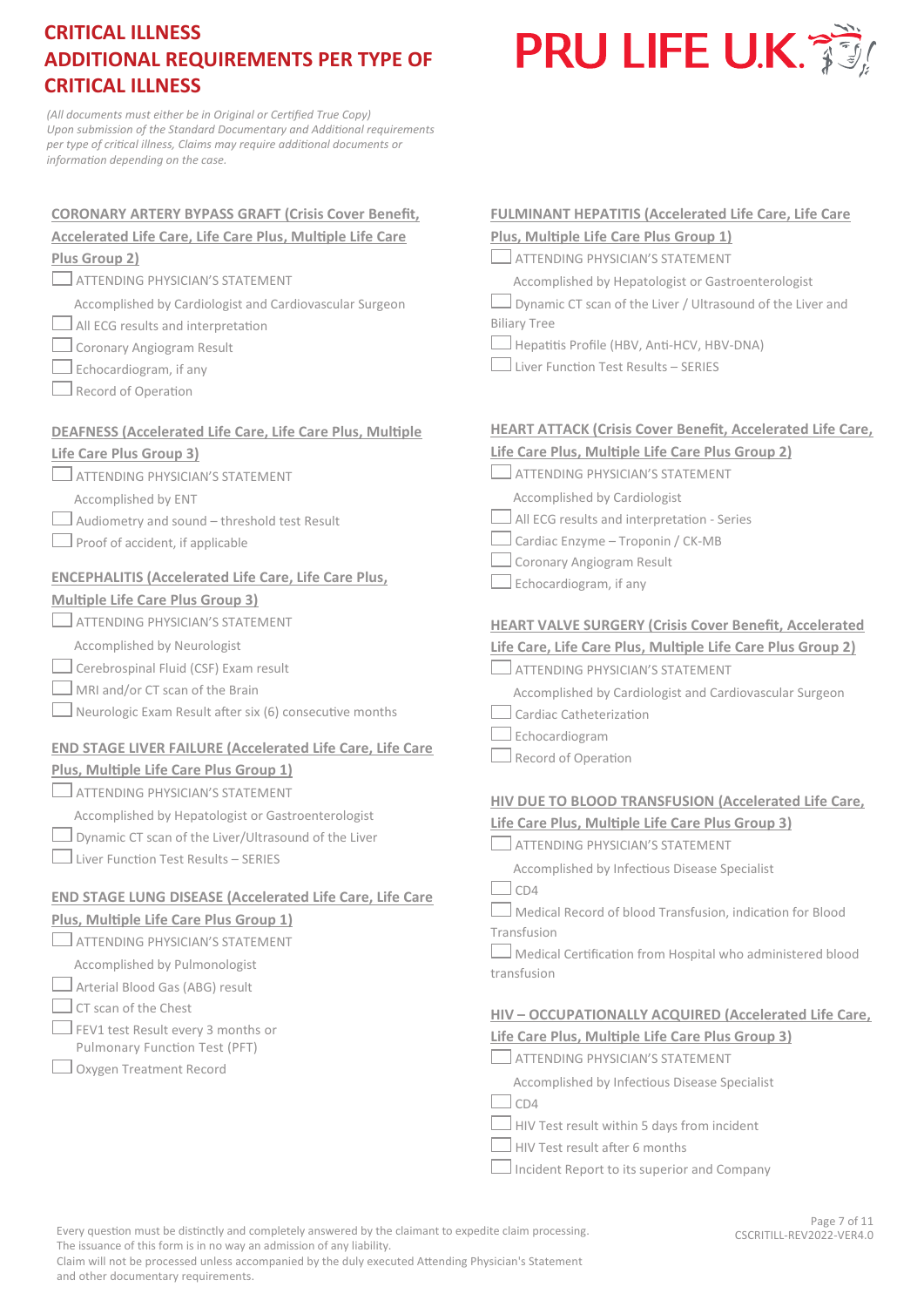

*(All documents must either be in Original or Certified True Copy) Upon submission of the Standard Documentary and Additional requirements per type of critical illness, Claims may require additional documents or information depending on the case.*

| <b>LOSS OF SPEECH (Accelerated Life Care, Life Care Plus,</b>                               | <b>MOTOR NEURON DISEASE (Crisis Cover Benefit,</b>                |
|---------------------------------------------------------------------------------------------|-------------------------------------------------------------------|
| <b>Multiple Life Care Plus Group 3)</b>                                                     | <b>Accelerated Life Care, Life Care Plus, Multiple Life Care</b>  |
| ATTENDING PHYSICIAN'S STATEMENT                                                             | Plus Group 3)                                                     |
| Accomplished by ENT                                                                         | <b>ATTENDING PHYSICIAN'S STATEMENT</b>                            |
| MRI of larynx                                                                               | Accomplished by Neurologist                                       |
| MRI and/or CT scan of the Brain                                                             | All CT scan/s                                                     |
| Proof of Accident, if applicable                                                            | MRI result/s                                                      |
| Medical Records for Loss of Speech for more than six (6) months                             | Neurologic Exam result                                            |
| <b>MAJOR BURNS (Accelerated Life Care, Life Care Plus,</b>                                  | <b>MULTIPLE SCLEROSIS (Crisis Cover Benefit, Accelerated</b>      |
| <b>Multiple Life Care Plus Group 3)</b>                                                     | Life Care, Life Care Plus, Multiple Life Care Plus Group 3)       |
| ATTENDING PHYSICIAN'S STATEMENT                                                             | <b>ATTENDING PHYSICIAN'S STATEMENT</b>                            |
| Accomplished by General Surgeon                                                             | Accomplished by Neurologist                                       |
| Body Surface Area Burn Record                                                               | All CT scan/s                                                     |
|                                                                                             | All laboratory results for Multiple Sclerosis                     |
| <b>MAJOR HEAD TRAUMA (Accelerated Life Care, Life Care</b>                                  | MRI result/s                                                      |
| Plus, Multiple Life Care Plus Group 3)                                                      | Neurologic Exam Result                                            |
| ATTENDING PHYSICIAN'S STATEMENT                                                             | MUSCULAR DYSTROPHY (Crisis Cover Benefit, Accelerated             |
| Accomplished by Neurologist/Neurosurgeon/General Surgeon                                    | Life Care, Life Care Plus, Multiple Life Care Plus Group 3)       |
| Activities of Daily Living                                                                  | ATTENDING PHYSICIAN'S STATEMENT                                   |
| Neurologic Exam Result after three (3) months<br>Proof of Accident                          | Accomplished by Neurologist                                       |
| CT Scan of the Head                                                                         | Activities of Daily Living                                        |
| MRI of the Head                                                                             | Neurologic Exam result                                            |
|                                                                                             |                                                                   |
|                                                                                             |                                                                   |
| <b>MAJOR ORGAN TRANSPLANT (Crisis Cover Benefit,</b>                                        | <b>PARALYSIS (Accelerated Life Care, Life Care Plus, Multiple</b> |
| <b>Accelerated Life Care, Life Care Plus, Multiple Life Care</b>                            | Life Care Plus Group 2)                                           |
| Plus Group 1)                                                                               | <b>ATTENDING PHYSICIAN'S STATEMENT</b>                            |
| ATTENDING PHYSICIAN'S STATEMENT                                                             | Accomplished by Neurologist                                       |
| Accomplished by:                                                                            | Neurologic Exam result with more than three (3) months            |
| Bone Marrow - Hematologist or Surgeon                                                       | CT Scan Result                                                    |
| Kidney - Nephrologist or Surgeon                                                            | MRI Result                                                        |
| Liver - Hepatologist or Surgeon                                                             |                                                                   |
| Heart - Cardiologist or Surgeon<br>Lungs - Cardiovascular surgeon, Pulmonologist or Surgeon | <b>PARKINSON'S DISEASE (Crisis Cover Benefit, Accelerated</b>     |
| Pancreas - Surgeon                                                                          | Life Care, Life Care Plus, Multiple Life Care Plus Group 3)       |
| Record of Operation                                                                         | ATTENDING PHYSICIAN'S STATEMENT                                   |
|                                                                                             | Accomplished by Neurologist                                       |
| <b>MEDULLARY CYSTIC DISEASE (Accelerated Life Care, Life</b>                                | Activities of Daily Living                                        |
| Care Plus, Multiple Life Care Plus Group 1)                                                 | Neurologic Exam result                                            |
| ATTENDING PHYSICIAN'S STATEMENT                                                             | <b>POLIOMYELITIS (Crisis Cover Benefit, Accelerated Life</b>      |
| Accomplished by Nephrologist                                                                | Care, Life Care Plus, Multiple Life Care Plus Group 3)            |
| Creatinine Result                                                                           | ATTENDING PHYSICIAN'S STATEMENT                                   |
| <b>Glomerular Filtration Rate Test Result</b>                                               | Accomplished by Neurologist                                       |
| Renal Dialysis record                                                                       | Neurologic Exam result                                            |
| Ultrasound Kidney, Ureter, Bladder (KUB)<br><b>BUN</b>                                      |                                                                   |

Every question must be distinctly and completely answered by the claimant to expedite claim processing. The issuance of this form is in no way an admission of any liability.

Claim will not be processed unless accompanied by the duly executed Attending Physician's Statement and other documentary requirements.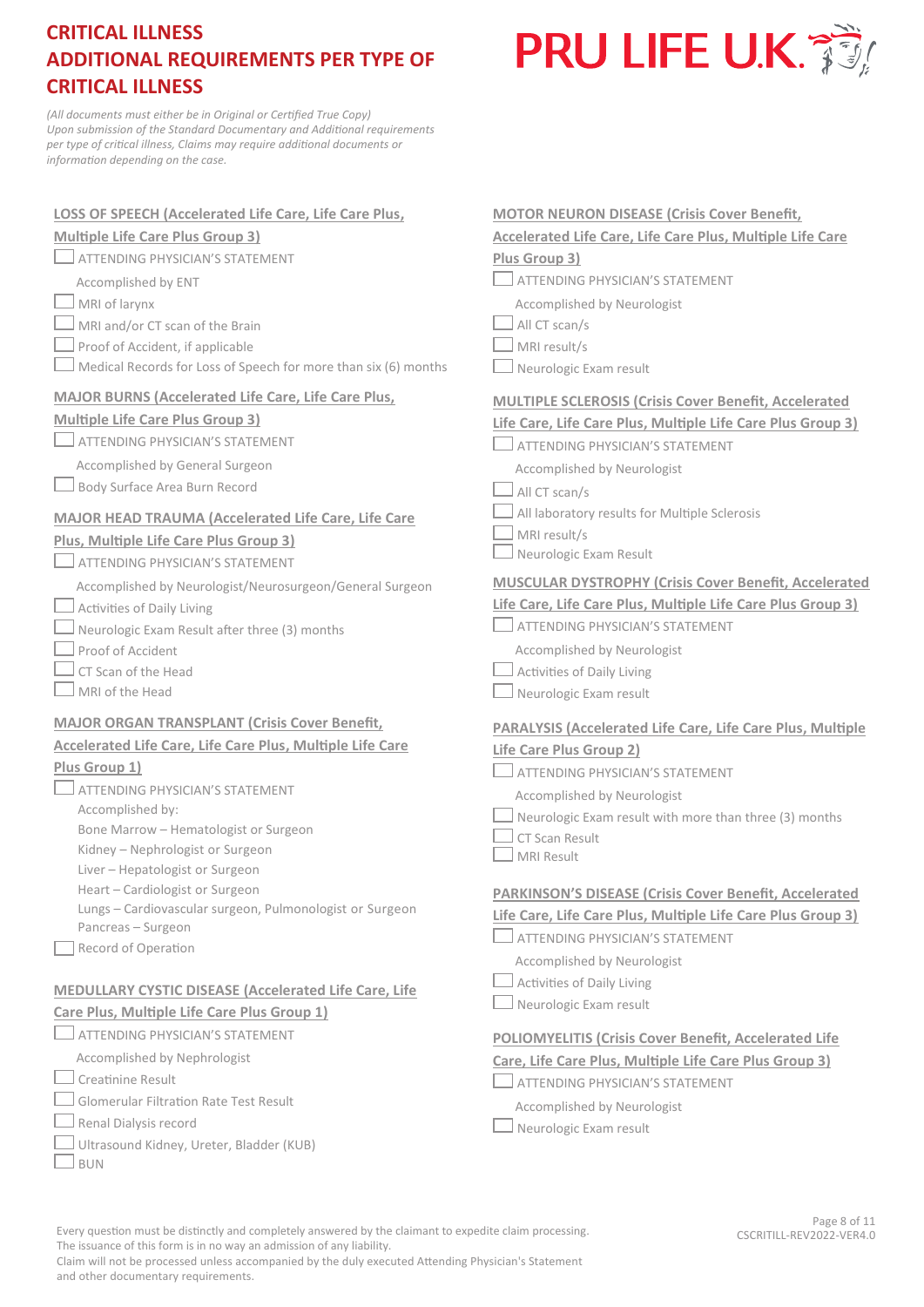*(All documents must either be in Original or Certified True Copy) Upon submission of the Standard Documentary and Additional requirements per type of critical illness, Claims may require additional documents or information depending on the case.*

#### **PRIMARY PULMONARY HYPERTENSION (Accelerated Life**

**Care, Life Care Plus, Multiple Life Care Plus Group 1)** 

**ATTENDING PHYSICIAN'S STATEMENT** 

Accomplished by Cardiologist or Pulmonologist

Cardiac Catheterization Result

- $\Box$  CT scan of the Chest
- Echocardiogram

#### **PROGRESSIVE SCLERODERMA (Accelerated Life Care, Life**

#### **Care Plus, Multiple Life Care Plus Group 1)**

**ATTENDING PHYSICIAN'S STATEMENT** 

#### Accomplished by Rheumatologist

- $\Box$  2D Echocardiography
- $\Box$  Biopsy and Serological results
- $\Box$ BUN
- $\Box$  Creatinine
- $\Box$  Chest X-ray
- **Pulmonary Function Test**

#### **RENAL FAILURE (Crisis Cover Benefit, Accelerated Life**

#### **Care, Life Care Plus, Multiple Life Care Plus Group 1)**

## **ATTENDING PHYSICIAN'S STATEMENT**

- Accomplished by Nephrologist
- $\Box$ BUN
- $\Box$  Creatinine
- $\Box$  Dialysis Record (Certified True Copy)
- Glomerular Filtration Rate (GFR)
- Urinary Creatinine Clearance
- Urinary Protein Determination

#### **STROKE (Crisis Cover Benefit, Accelerated Life Care, Life**

#### **Care Plus, Multiple Life Care Plus Group 2)**

- **ATTENDING PHYSICIAN'S STATEMENT**
- Accomplished by Neurologist
- $\Box$  All CT scan/s
- MRI result/s

## **SYSTEMIC LUPUS ERYTHEMATOSUS WITH LUPUS**

### **NEPHRITIS (Accelerated Life Care, Life Care Plus, Multiple**

#### **Life Care Plus Group 1)**

- $\Box$  attending physician's statement
- Accomplished by Rheumatologist and Immunologist
- $\Box$  Glomerular Filtration Rate (GFR) Test Result
- $\Box$  Lupus Panel Result, CBC with quantitative platelet count
- $\Box$  Urinary Creatinine Clearance
- Urinary Protein Determination
- $\Box$ BUN
- $\sqsupset$  Creatinine
- **TERMINAL ILLNESS (Accelerated Life Care, Life Care Plus)** 
	- ATTENDING PHYSICIAN'S STATEMENT/S Accomplished by Special Doctor

All Laboratory Tests done to prove the presence of Terminal Illness

The issuance of this form is in no way an admission of any liability. Claim will not be processed unless accompanied by the duly executed Attending Physician's Statement

Every question must be distinctly and completely answered by the claimant to expedite claim processing.

# **PRU LIFE U.K. 350**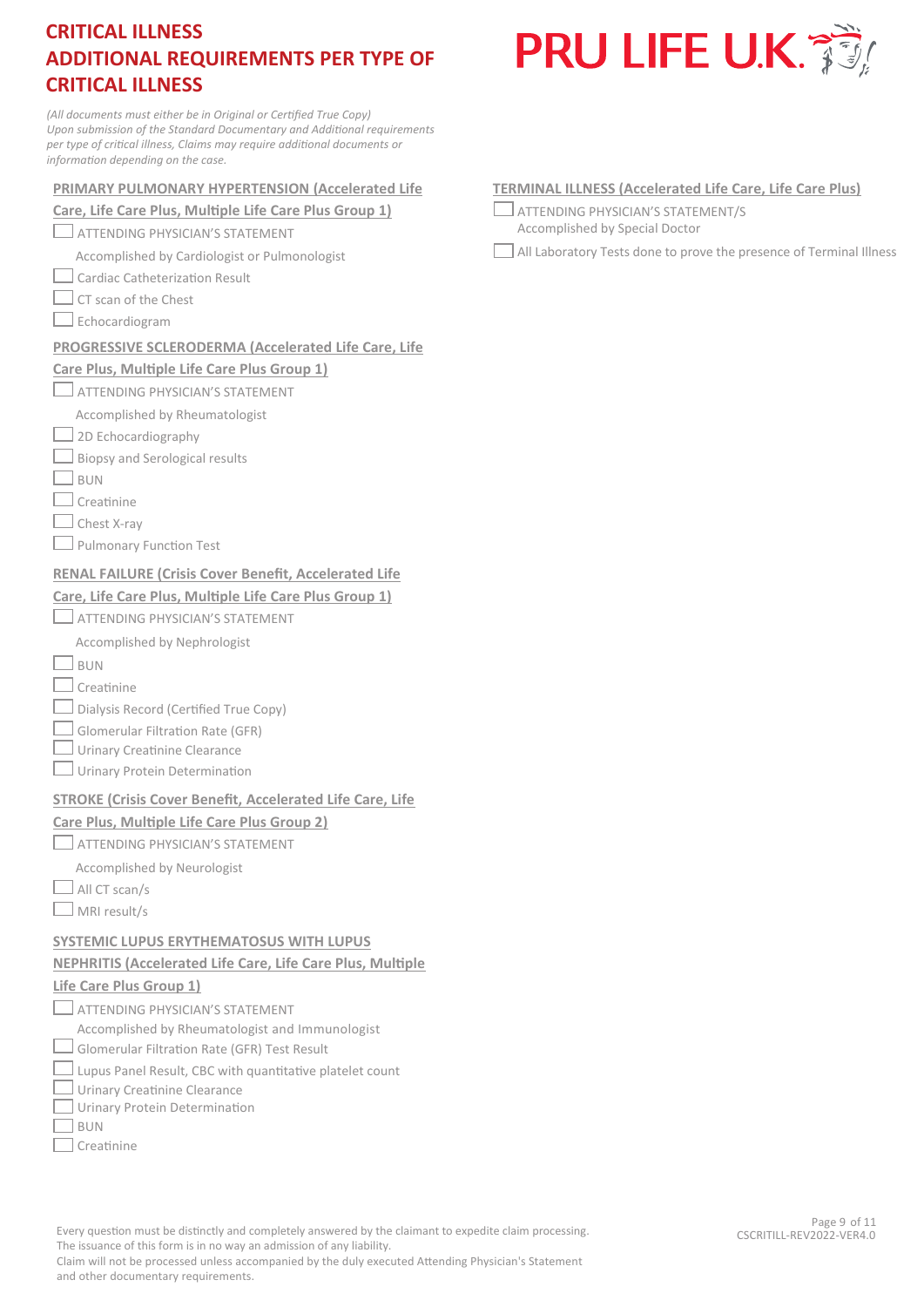

*(All documents must either be in Original or Certified True Copy) Upon submission of the Standard Documentary and Additional requirements per type of critical illness, Claims may require additional documents or information depending on the case.*

| <b>Angioplasty and other Invasive Treatment for Coronary</b><br>Artery                   |  |
|------------------------------------------------------------------------------------------|--|
| <b>ATTENDING PHYSICIAN'S STATEMENT</b>                                                   |  |
| Accomplished by Cardiologist and Invasive Cardiologist                                   |  |
| Coronary Angiogram Result                                                                |  |
| Echocardiogram                                                                           |  |
| Record of Procedure                                                                      |  |
| <b>Brain Aneurysm Surgery or Cerebral Shunt Insertion</b>                                |  |
| $\Box$ attending physician's statement                                                   |  |
| Accomplished by Neurologist and Neurosurgeon                                             |  |
| $\Box$ All CT scan/s                                                                     |  |
| MRI result/s                                                                             |  |
| Record of Operation                                                                      |  |
| <b>Carcinoma in Situ of Specified Organs</b>                                             |  |
| For Early Prostate Cancer, Early Thyroid Cancer, Early Bladder<br>Cancer, Early Melanoma |  |
| $\Box$ attending physician's statement                                                   |  |
| Accomplished by Oncologist/Surgeon                                                       |  |
| $\Box$ Biopsy or Histopathology Result                                                   |  |
| For Early Chronic Lymphocytic Leukemia                                                   |  |
| $\Box$ attending physician's statement                                                   |  |
| Accomplished by Hematologist                                                             |  |
| Bone Marrow Diagnostic Result                                                            |  |
| <b>Cardiac Pacemaker or Defibrillator Insertion</b>                                      |  |
| <b>ATTENDING PHYSICIAN'S STATEMENT</b>                                                   |  |
| Accomplished by Cardiologist and Invasive Cardiologist                                   |  |
| 24-Hour Holter Monitoring                                                                |  |
| All ECG results and interpretation                                                       |  |
| Record of Operation                                                                      |  |
| <b>Chronic Kidney Disease</b>                                                            |  |
| ATTENDING PHYSICIAN'S STATEMENT                                                          |  |
| Accomplished by Nephrologist                                                             |  |
| 24-hour urine collection result                                                          |  |
| Blood Urea Nitrogen (BUN)                                                                |  |
| Creatinine                                                                               |  |
| Glomerular Filtration Rate (GFR) result for a period of                                  |  |

- 6months or more
- $\Box$  Kidney Ultrasound
- $\Box$  Record of Operation, if any

#### **Corneal Transplant**

**ATTENDING PHYSICIAN'S STATEMENT** 

- Accomplished by Ophthalmologist
- Record of Operation
- $\Box$  Slit Lamp Result
- Visual Acuity / Snellen Eye Chart Test

### **Diabetic Complications**

#### **Diabetic Retinopathy**

- **ATTENDING PHYSICIAN'S STATEMENT**
- Accomplished by Ophthalmologist
- Fluorescent Fundus Angiography Report
- Snellen Eye Chart Result
- $\Box$  Fasting Blood Sugar (FBS)
- $\Box$ HbA1C

#### **Diabetic Nephropathy**

|  | $\Box$ attending physician's statement. |  |
|--|-----------------------------------------|--|
|--|-----------------------------------------|--|

Accomplished by Nephrologist

- 24-hour urinary Creatinine Clearance
- Blood Urea Nitrogen (BUN)
- Glomerular Filtration Rate (GFR) Result
- Kidney Ultrasound
- Fasting Blood Sugar (FBS)
- HbA1C

## **Amputation of Leg/Foot/Toe/Arm/Hand/Finger to Treat Gangrene**

Accomplished by Diabetologist, Surgeon, Infectious Disease Specialist

- Record of Operation
- $\Box$  Duplex scan arterial of both lower extremities
- Fasting Blood Sugar (FBS)
- $HbA1C$

#### **Liver Surgery**

**THENDING PHYSICIAN'S STATEMENT** 

Accomplished by Surgeon and Hepatologist

- Dynamic CT scan of the Liver / Ultrasound of the Liver
- Final Police Investigation Report (if accidental cause)
- Liver Function Test
- MRI of the Abdomen
- Record of Operation

Every question must be distinctly and completely answered by the claimant to expedite claim processing. The issuance of this form is in no way an admission of any liability.

Page 10 of 11 CSCRITILL-REV2022-VER4.0

Claim will not be processed unless accompanied by the duly executed Attending Physician's Statement and other documentary requirements.